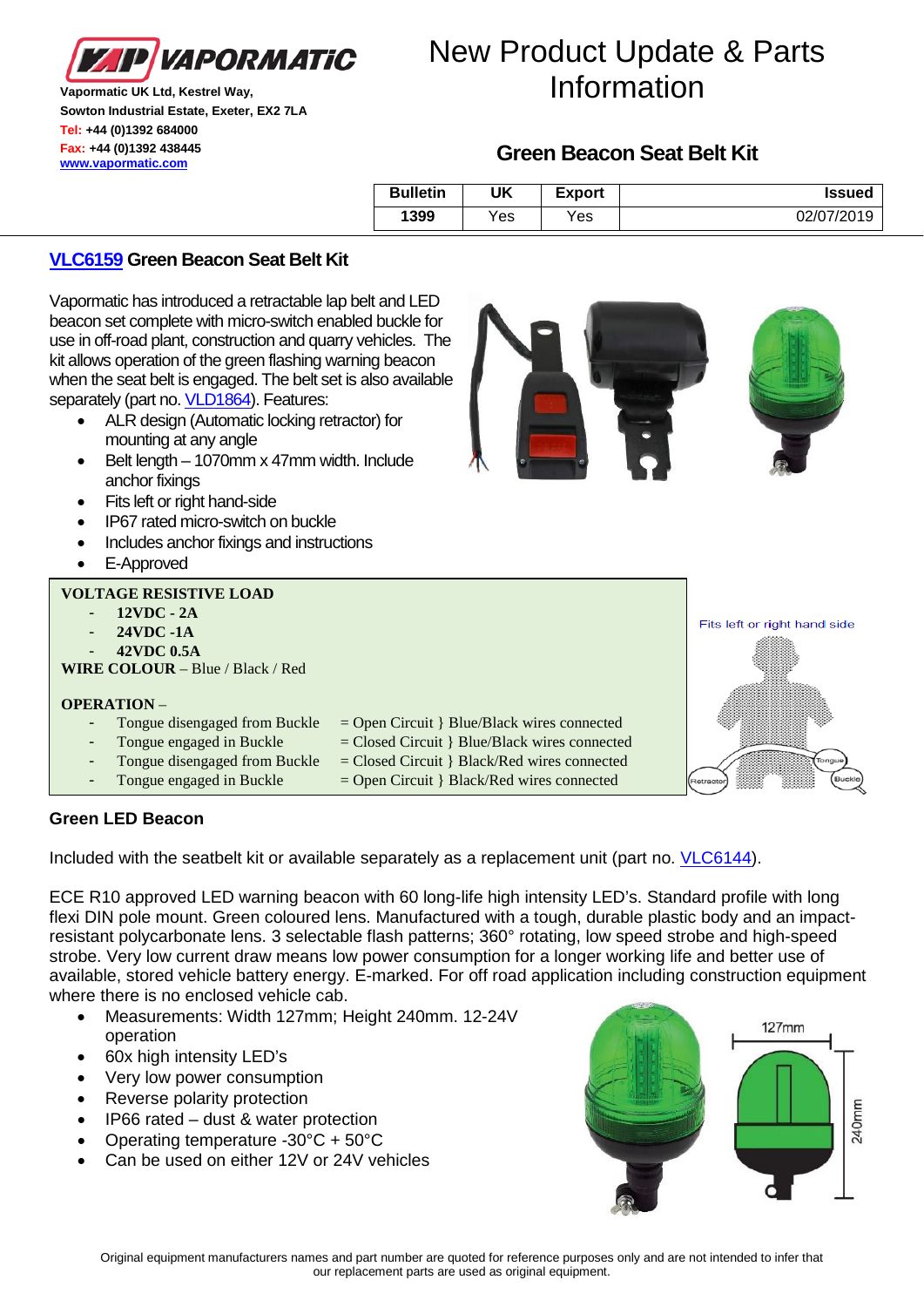

**Vapormatic UK Ltd, Kestrel Way, Sowton Industrial Estate, Exeter, EX2 7LA Tel: +44 (0)1392 684000 Fax: +44 (0)1392 438445 [www.vapormatic.com](http://www.vapormatic.com/)**

## **Green Beacon Seat Belt Kit**

| <b>Bulletin</b> | UK  | <b>Export</b> | <b>Issued</b> |
|-----------------|-----|---------------|---------------|
| 1399            | Yes | Yes           | 02/07/2019    |

### **The Use of Flashing Green Beacons**

### **Why are green beacons used on diggers, dumpers and other plant machinery?**

Fitment of a green flashing beacon is designed to indicate that a seat belt is engaged in the open or enclosed driving cab when off-road plant and construction vehicles or machines are in use. When the seat belt is securely fastened, the green flashing beacon illuminates. Use of green beacons are additional to any amber flashing beacon requirement; i.e. it does not replace the need for amber flashing beacons.

#### **When should green beacons be used?**

Green beacons should be used on plant machinery and vehicles when working on-site, or, at worksites on a closed off road or area that is no longer regarded as being part of the highway. Green beacons are for offroad use only and should never be used on a highway.

### **Are there UK guidelines for use of green beacon seatbelt kits?**

*Safer by Design – SafeQuarry / Mineral Products Association.* The Mineral Products Association (MPA), SafeQuarry programme was introduced in 2012 as a voluntary code of practice among its member Companies with the aim of achieving "Zero-Harm" on-site in the quarrying industry. Since its introduction in 2012, the Code of Practice has been adopted by a wider array of privately owned construction companies.

| <b>Machine Type</b>                  | <b>Requirement</b>                             | <b>Wording</b>                                                                                |
|--------------------------------------|------------------------------------------------|-----------------------------------------------------------------------------------------------|
| Loader                               | Required for small, medium &<br>large vehicles | Seat belts - Green light fitted to<br>exterior of cab, which is lit<br>when seat belt is worn |
| <b>Bulldozers</b>                    | Required for medium & large<br>vehicles        | Seat belts - Green light fitted to<br>exterior of cab, which is lit<br>when seat belt is worn |
| <b>Excavators (tracked)</b>          | Required for small, medium &<br>large vehicles | Seat belts - Green light fitted to<br>exterior of cab, which is lit<br>when seat belt is worn |
| <b>Excavators (wheeled)</b>          | Required for small, medium &<br>large vehicles | Seat belts - Green light fitted to<br>exterior of cab, which is lit<br>when seat belt is worn |
| <b>Dump trucks (articulated)</b>     | Required for medium & large<br>vehicles        | Seat belts - Green light fitted to<br>exterior of cab, which is lit<br>when seat belt is worn |
| <b>Dump trucks (rigid)</b>           | Required for small, medium &<br>large vehicles | Seat belts - Green light fitted to<br>exterior of cab, which is lit<br>when seat belt is worn |
| <b>Mobile crushers &amp; screens</b> | Not required                                   |                                                                                               |

*Source: Minerals Product Association: SafeQuarry Programme 2012.*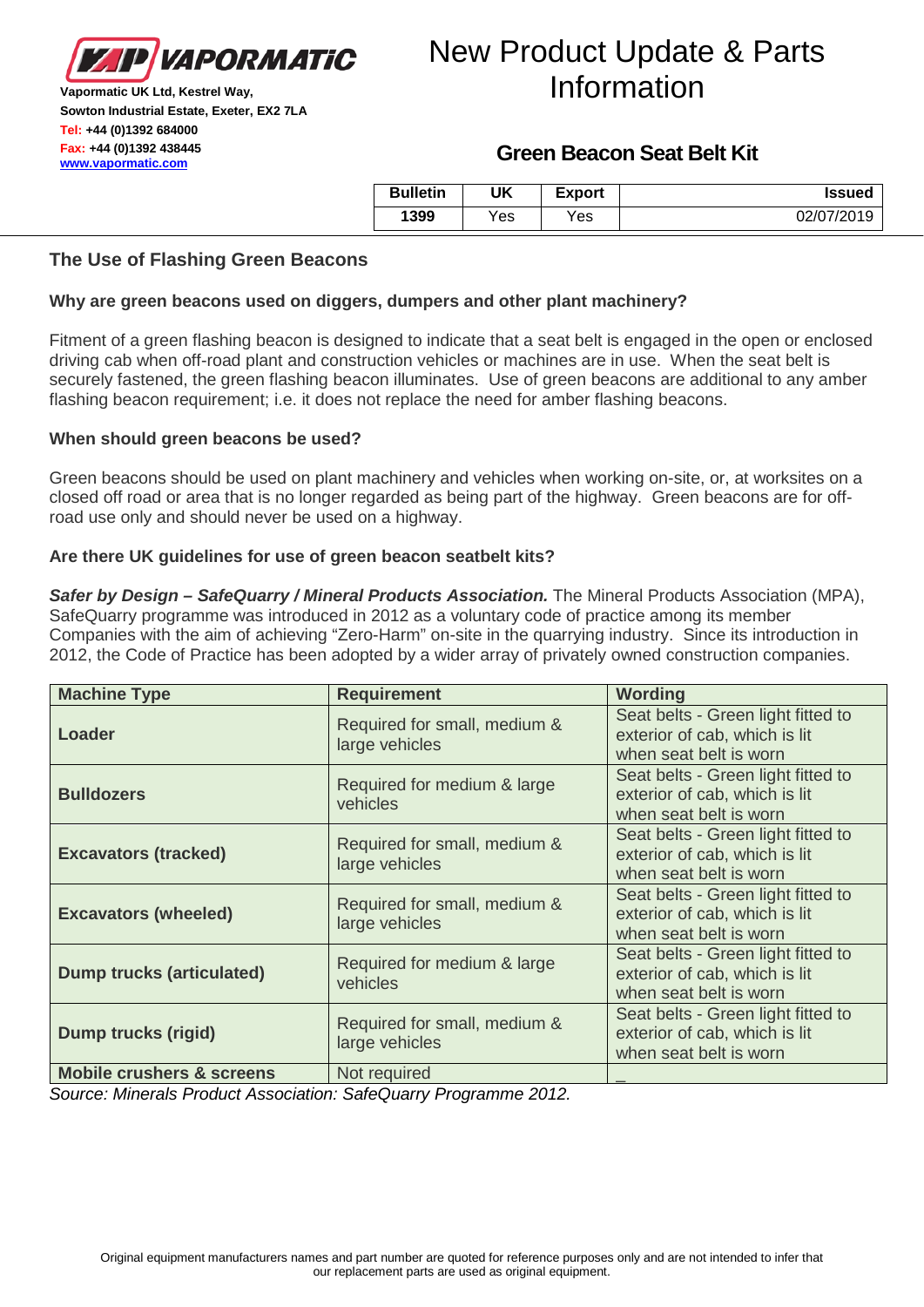

**Vapormatic UK Ltd, Kestrel Way, Sowton Industrial Estate, Exeter, EX2 7LA Tel: +44 (0)1392 684000 Fax: +44 (0)1392 438445 [www.vapormatic.com](http://www.vapormatic.com/)**

## **Green Beacon Seat Belt Kit**

| <b>Bulletin</b> | UK  | Export | <b>Issued</b> |
|-----------------|-----|--------|---------------|
| 1399            | Yes | Yes.   | 02/07/2019    |

*Raising the Bar - Highways England.* A recognised set of best practice standards has been produced by Highways England's delivery hub for Health, Safety and the Environment which sets out the health and safety requirements operated plant equipment and vehicles used on civil engineering projects. The "Raising The Bar" health and safety programme details the minimum requirements and safety standards for operated plant use across its managed motorway network. In recent years, it has become an adopted standard for many private companies and local authorities.

| <b>Type of Plant Vehicle</b>               | <b>Requirement</b> | Wording                                                                                                 |
|--------------------------------------------|--------------------|---------------------------------------------------------------------------------------------------------|
| 180° Excavator / Backhoe                   | <b>Desirable</b>   | Seat belt operation interlocked with ignition<br>switch/warning indicator                               |
| Forward / Side Tipping<br>Dumper           | <b>Minimum</b>     | Seat belts must be fitted and interlocked with<br>ignition switch/warning indicator and green<br>beacon |
| Mini Excavator                             | <b>Desirable</b>   | Seat belt operation interlocked with ignition<br>switch/warning indicator                               |
| 360° Tracked Excavator                     | <b>Desirable</b>   | Seat belt operation interlocked with ignition<br>switch/warning indicator                               |
| 360° Wheeled Excavator                     | <b>Desirable</b>   | Seat belt operation interlocked with ignition<br>switch/warning indicator                               |
| <b>Crawler Crane</b>                       | <b>Desirable</b>   | Seat belt operation interlocked with ignition<br>switch/warning indicator                               |
| Lorry Loader c/w Crane                     | <b>Desirable</b>   | Seat belt operation interlocked with ignition<br>switch/warning indicator                               |
| <b>Mobile Elevated Working</b><br>Platform | <b>Desirable</b>   | Seat belt operation interlocked with ignition<br>switch/warning indicator                               |
| <b>Mixer Truck</b>                         | <b>Desirable</b>   | Seat belt operation interlocked with ignition<br>switch/warning indicator                               |